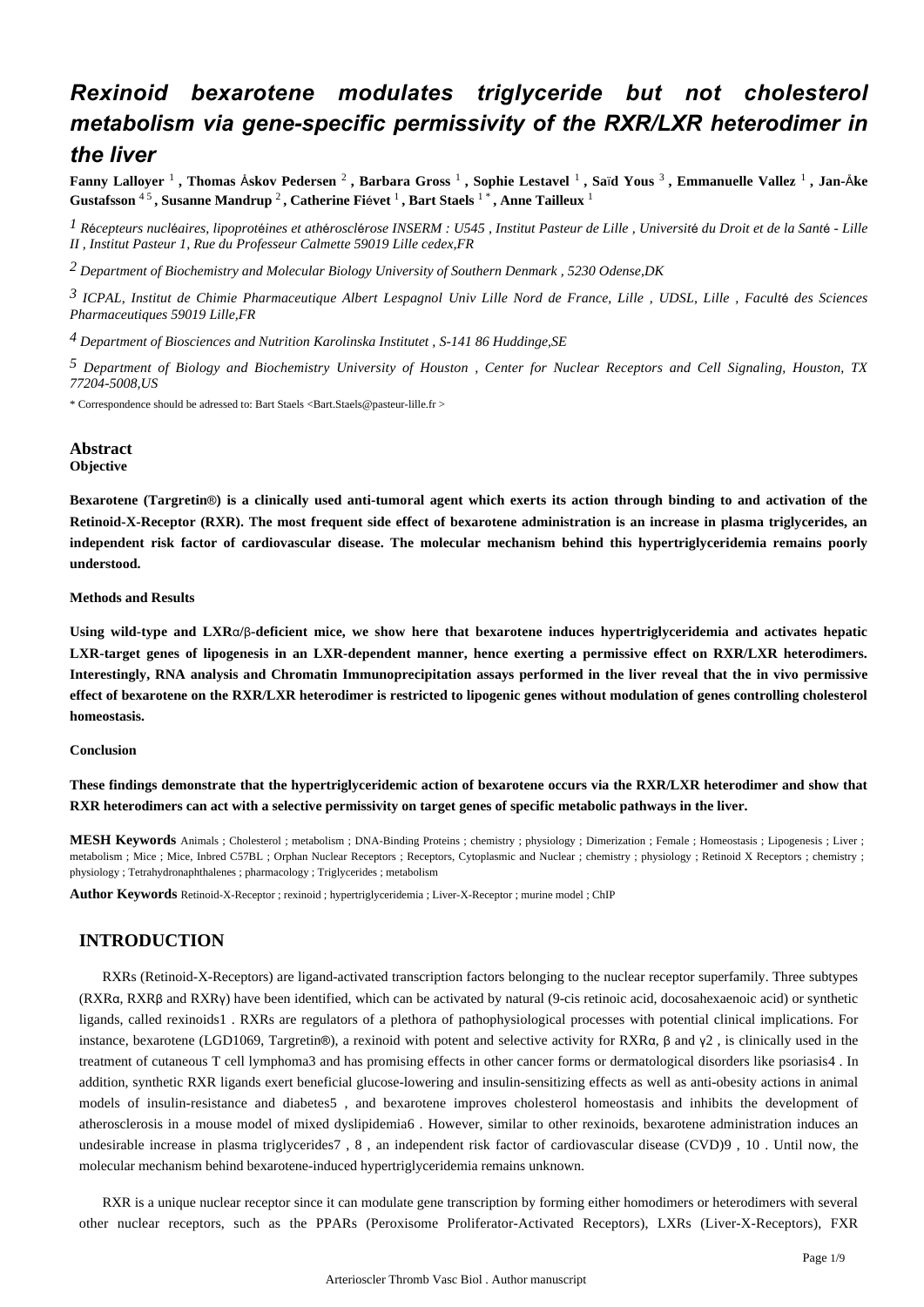(Farnesoid-X-Receptor), PXR (Pregnane-X-Receptor), RARs (Retinoic-Acid-Receptors), VDR (Vitamin D-Receptor) and TR (Thyroid Hormone Receptor). These heterodimers have been further subclassified as permissive or non-permissive heterodimers. This concept states that permissive heterodimers formed by RXR and binding partners are activatable by both RXR-specific and partner specific ligands, whereas non-permissive heterodimers can only be activated by ligands specific for the binding partner. Among the nuclear receptors which require RXR as an obligate partner for their action and form permissive heterodimers are the PPARs, FXRs and LXRs. As PPARs11, FXRs12 and LXRs13 are involved in the regulation of genes implicated in triglyceride metabolism, permissive ligand activation of RXR by rexinoids could elicit responses of the dimerization partner and as such modulate triglyceridemia. However, whereas PPAR and FXR α activation leads to decreased plasma triglyceride levels, LXR activation increases triglycerides 13, presenting the permissive RXR/LXR heterodimer as a potential mediator of bexarotene-induced hypertriglyceridemia.

LXRs (LXRα and LXRβ) are nuclear receptors that are activated by oxysterols or synthetic ligands such as T0901317, and bind DNA as obligate heterodimers with RXR at specific LXR response elements (LXREs) composed of a direct repeat of 5'-AGGTCA-3' spaced by four bases. LXR activation regulates triglyceride metabolism and induces hepatic steatosis and hypertriglyceridemia due, in part, to increased hepatic fatty acid synthesis and VLDL secretion  $13$ ,  $14$  by upregulation of both sterol regulatory element-binding protein 1c (SREBP1c)13, 15, 16 and carbohydrate response element-binding protein (ChREBP)17 expression. Moreover, LXRs play an important role in the regulation of cholesterol homeostasis 18, 19 and their activation leads to the induction of several genes implicated in reverse cholesterol transport and mobilization of cholesterol, such as the ATP binding cassette (ABC) transporters ABCA1, ABCG1, ABCG5, ABCG8 and apolipoprotein E20.

Using wild-type mice and mice deficient for both isoforms of LXR  $(LXR\alpha/\beta$ -deficient mice), we show that the permissive heterodimer RXR/LXR mediates bexarotene-induced hypertriglyceridemia and hepatic lipogenesis in vivo . Surprisingly, RNA levels and Chromatin Immunoprecipitation (ChIP) assays reveal that this LXR-mediated effect of bexarotene in the liver is restricted to genes implicated in triglyceride homeostasis and lipogenesis, without modulation of genes controlling cholesterol homeostasis. These findings demonstrate that RXR heterodimers can act with a selective permissivity on target genes of specific metabolic pathways.

# **RESULTS**

# Bexarotene increases plasma and hepatic triglyceride levels in an LXRα/β-dependent manner

To determine whether LXRs are implicated in the bexarotene-induced hypertriglyceridemia, wild type mice and mice lacking both LXRα and LXRβ (LXRα/β-deficient mice) were treated with the RXR agonist (bexarotene, 30 and 100 mpk), the LXR agonist (T0901317, 30 mpk) or vehicle alone for 14 days (figure 1A). In wild type mice, the LXR agonist induced a hypertriglyceridemia, an effect which was not observed in LXRα/β-deficient mice. Interestingly, the RXR agonist bexarotene also induced a robust dose-dependent hypertriglyceridemia, which was strongly blunted in LXRα/β-deficient mice. Thus, the RXR/LXR heterodimer appears to be the principal mediator of the bexarotene-induced hypertriglyceridemia.

Since LXR is a lipogenic transcription factor in the liver, we analyzed whether bexarotene influences triglyceride metabolism in the liver and whether these effects are mediated by LXR (figure 1B). As previously shown 13, the LXR agonist T0901317 increased hepatic triglyceride levels in wild type, but not in LXRα/β-deficient mice. Interestingly, bexarotene induced a dose-dependent increase in hepatic triglyceride concentration in wild type but not in  $LXR\alpha/\beta$ -deficient mice. Thus, the bexarotene-induced hypertriglyceridemia and hepatic triglyceride accumulation are dependent on the RXR/LXR pathway.

# **Bexarotene induces hepatic lipogenic genes in an LXRα/β-dependent manner**

To further explore the role of LXR in the effects of bexarotene on hepatic triglyceride metabolism, the expression of LXR-target genes implicated in lipogenesis (SREBP1c, FAS and SCD1) was measured by quantitative PCR (figure 2). As expected, LXR agonist administration robustly increased the expression of SREBP1c, FAS and SCD1 in wild type mice, an effect which was completely blunted in LXR $\alpha/\beta$ -deficient mice. Interestingly, the mRNA levels of SREBP1c, FAS, and SCD1 also displayed a strong dose-dependent increase upon bexarotene treatment in wild type, but not in LXRα/β-deficient mice. To determine whether bexarotene could act via other transcription factor pathways and nuclear receptor heterodimers, RNA levels of ChREBP, a glucose-activated lipogenic transcription factor, acylcoA oxidase (ACO, PPARa target gene) and BSEP (FXR target gene) (supplemental figure 1A) as well as Cyp3A11, CD36 and FAE (PXR target genes) (supplemental figure 1B) were measured. Bexarotene treatment increased ChREBP, ACO and BSEP mRNA both in wild type and in LXR-deficient mice (supplemental figure 1A), suggesting that ChREBP gene regulation as well as the permissive heterodimers RXR/PPAR and RXR/FXR do not participate in bexarotene-induced lipogenesis which occurs only in wild type mice. Moreover, we measured the expression of 5'deiodinase type 1 (DIO1), a RXR/TR target gene implicated in the metabolism of thyroid hormones (supplemental figure 1A). Bexarotene treatment decreased DIO1 expression in the liver to a similar extent in wild type and in  $LXR \alpha/\beta$ -deficient mice, suggesting that potential alterations in the thyroid axis do not contribute to bexarotene-induced hypertriglyceridemia. Finally, Cyp3A11 was not modified in bexarotene-treated wild type mice, indicating that PXR does not appear to be implicated in bexarotene-induced lipogenesis (supplemental figure 1B). By contrast to Cyp3A11, CD36 and FAE mRNA levels were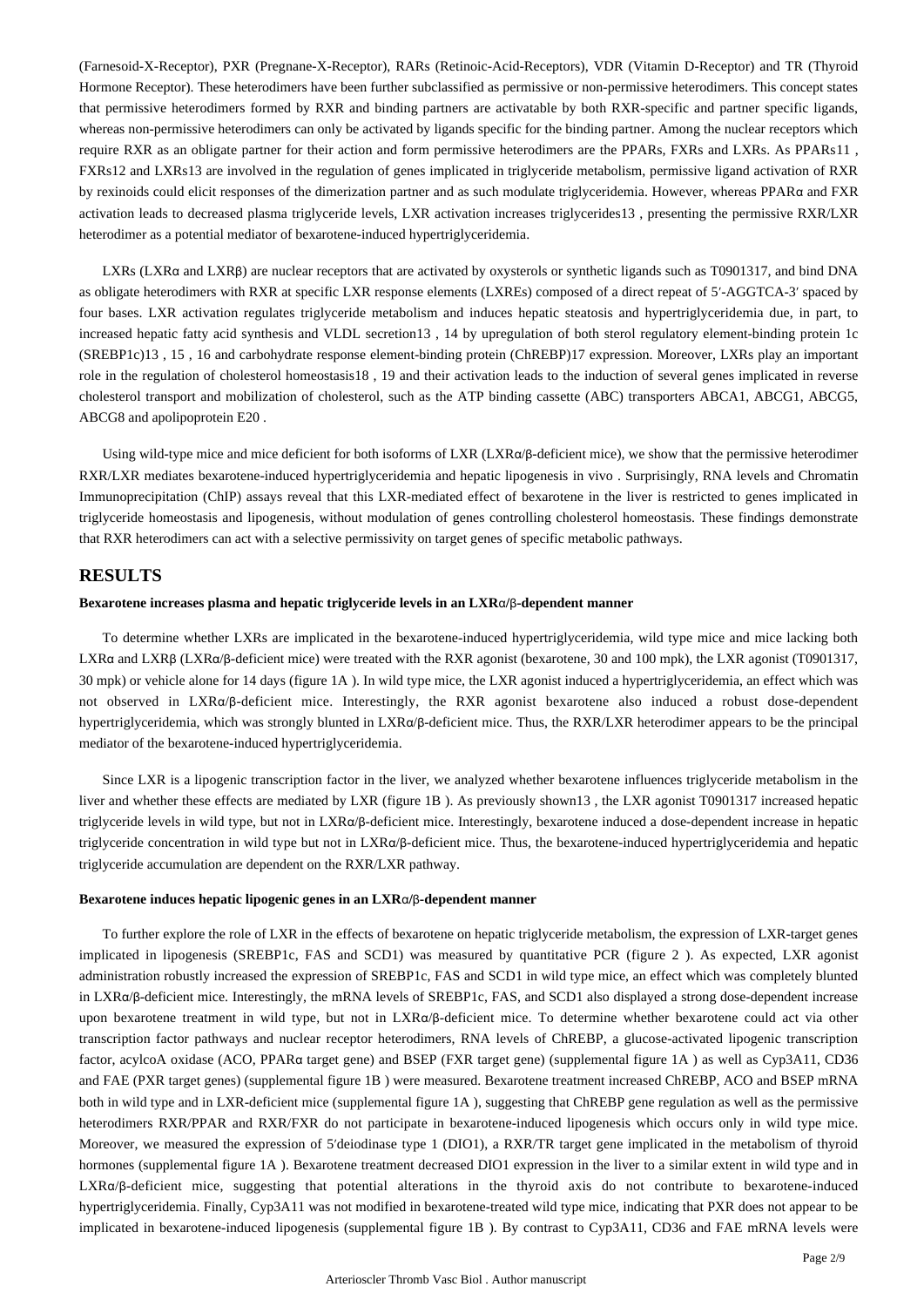strongly increased in T091317-treated wild type but not LXR-deficient mice, suggesting that these genes are activated in a LXR- but not PXR-dependent manner by T091317 (supplemental figure 1B). CD36 expression was induced by bexarotene treatment both in wild type and LXR-deficient mice, suggesting that CD36 is not implicated in bexarotene-induced lipogenesis which is only observed in wild type mice. FAE expression was strongly increased in wild type bexarotene-treated mice, an effect which was strongly reduced in LXR-deficient mice, suggesting that the lipogenic enzyme FAE could be implicated in bexarotene-induced lipogenesis, similar as SREBP-1c, SCD1 and FAS.

These data show that bexarotene upregulates specific hepatic LXR-target lipogenic genes via the permissive heterodimer RXR/LXR in vivo .

## **Bexarotene increases RXR binding to the LXREs of hepatic lipogenic genes**

To investigate whether the activation of hepatic lipogenic LXR-target genes was associated with an increased ability of RXR complexes to bind LXREs in the promoters of these genes, ChIP assays were performed on livers of mice treated with the highest dose of the RXR agonist, the LXR agonist or vehicle alone (figure 3). Antibodies directed against RXR (figure 3A) and RNA polymerase II ( $\mu$ figure 3B ) were used, and input as well as immunoprecipitated DNA was quantified by real-time PCR using primers positioned around the LXREs of these genes (figure 3A) or within the gene (figure 3B), respectively. The antibody against RNA polymerase II recognizes both the non-phosphorylated and the phosphorylated extending forms of RNA polymerase II, and occupancy within the gene can be used as a measure of transcriptional activity 21. In wild type mice, the RXR ChIP-PCR revealed that both LXR and RXR agonist treatment increased the recruitment of RXR on the LXREs of SREBP1c, SCD1 and FAS genes (figure 3A). RNA polymerase II ChIP-PCR showed that this bexarotene and T0901317-induced RXR recruitment was associated with increased RNA polymerase II occupancy in the genes encoding SREBP1c, FAS and SCD1 in wild type mice (figure 3B). By contrast, bexarotene-induced RXR recruitment to the FAS and SREBP1c LXREs was abolished in the LXRα/β-deficient mice, upon bexarotene and T0901317 treatment, whereas a small, albeit significant, increase was still observed on the SCD1 LXRE (figure 3A). These data suggest that RXR can bind independent of LXR in the vicinity of this LXRE. Moreover, in LXRα/β-deficient mice, neither bexarotene nor T0901317 lead to significant increase of RNA polymerase II occupancy on the SREBP1c and FAS genes. In keeping with the modest LXR independent binding of RXR to the SCD1 gene, a modest bexarotene-induced recruitment of RNA polymerase II was observed after bexarotene treatment. Altogether, both LXR and RXR agonist treatment increased RXR binding to LXREs and increased RNA polymerase II occupancy on hepatic lipogenic genes in wild type mice but not in  $LXR\alpha/\beta$ -deficient mice.

#### **Plasma cholesterol concentrations are increased after LXR but not RXR agonist treatment**

Because LXR is a major regulator of cholesterol homeostasis, plasma cholesterol concentrations were also measured in wild type and LXRα/β-deficient mice treated with the LXR and RXR agonists, respectively (figure 4A). The LXR agonist T0901317 increased plasma total cholesterol by increasing both HDL-C and non-HDL-C in wild type, but not in LXRα/β-deficient mice (figure 4B and 4C). Hepatic cholesterol content was not modified after T0901317 treatment (data not shown). Interestingly, plasma total cholesterol, HDL-C and non-HDL-C did not change upon treatment of wild type and LXRα/β-deficient mice with the RXR agonist bexarotene. Moreover, bexarotene treatment did not influence hepatic cholesterol content (data not shown). Thus, bexarotene-mediated RXR activation of the RXR/LXR heterodimer does not influence plasma cholesterol concentrations, whereas T0901317-induced LXR activation of RXR/LXR increases plasma cholesterol concentrations.

#### **Hepatic LXR-target genes implicated in cholesterol homeostasis are induced by LXR but not RXR agonist treatment**

LXR influences cholesterol homeostasis in the liver by regulating genes encoding proteins of the ATP Binding Cassette Transporter family 22, 23. Therefore, the expressions of these LXR-target genes were measured in the liver. In wild type mice, LXR agonist treatment induced a strong increase in the expression of ABCG1, ABCA1, ABCG5 and ABCG8, an effect which was totally absent in LXR $\alpha/\beta$ -deficient mice (figure 5). Notably, in contrast to lipogenic LXR target genes, the hepatic mRNA levels of these LXR target genes of cholesterol metabolism only displayed minor or no responsiveness to RXR agonist treatment. Indeed, bexarotene treatment only slightly influenced the mRNA level of these genes and these effects were comparable between wild type and  $LXR\alpha/\beta$ -deficient mice. These data show that, in contrast to hepatic lipogenic genes, only T0901317 induces hepatic LXR-target genes implicated in cholesterol homeostasis via RXR/LXR in vivo, demonstrating that RXR/LXR heterodimers can act with a selective permissivity on target genes of specific pathways in the liver. To analyze whether bexarotene can modulate these LXR-target genes of cholesterol homeostasis in another organ such as the intestine, the expression of ABCG5 and ABCG8 as well as NPC1L1 was measured in the jejunum. In contrast to T091317, the bexarotene-induced decrease of NPC1L1 expression was not LXR-dependent. However, both bexarotene and T091317 increased intestinal ABCG5 and ABCG8 mRNA levels in an LXR-dependent manner (supplemental figure 2). These LXR-dependent increases of ABCG5 and ABCG8 expression by bexarotene in the intestine differ from the absence of LXR-dependent effects of bexarotene on these genes in the liver, identifying tissue-specific mechanisms of RXR/LXR heterodimer permissivity.

#### **RXR recruitment on the LXREs of hepatic genes implicated in cholesterol homeostasis is induced by LXR but not RXR agonist treatment**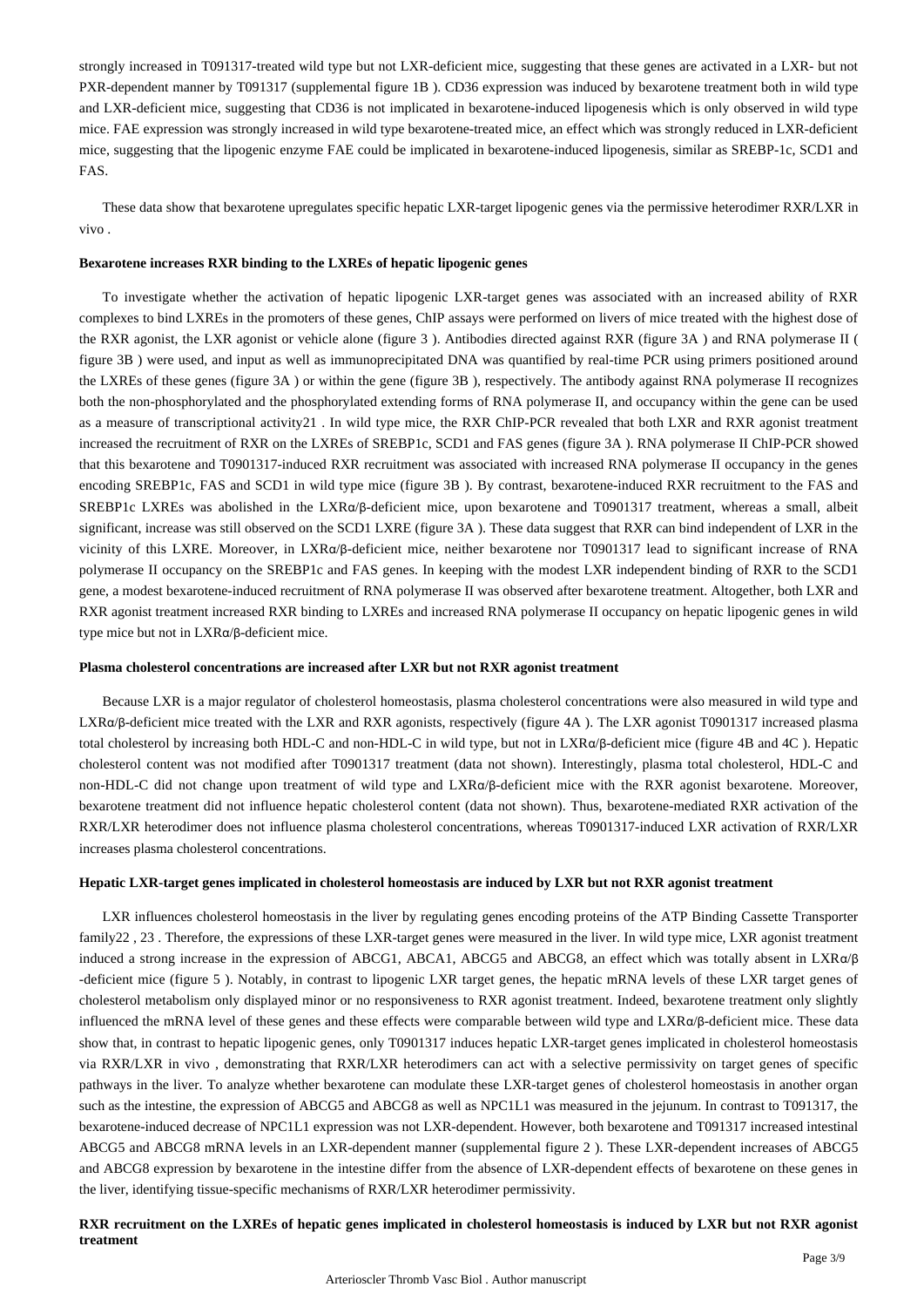To determine how T0901317 and bexarotene affect RXR recruitment to the LXREs of genes implicated in cholesterol homeostasis, RXR ChIP-PCR was performed on livers of mice treated with the highest dose of the RXR agonist, the LXR agonist or vehicle alone ( figure 6A ). LXR agonist treatment increased RXR occupancy on a putative LXRE sequence adjacent to the ABCG1 gene in wild type mice but not in LXRα/β-deficient mice. Even though ABCA1 has a high basal LXRE occupancy by RXR, RXR recruitment on the reported LXRE in the proximal promoter of ABCA1 also tended to increase in wild type mice but not in LXRα/β-deficient mice. Since the mouse LXREs in ABCG5 and ABCG8 genes have not yet been characterized, we used computational analysis to identify the DR4 elements in the vicinity of these genes and we identified two putative LXREs in the first intron of the ABCG8 gene. Interestingly, LXR agonist treatment increased the recruitment of RXR to these putative LXREs only in wild type mice, indicating that these sequences are indeed functional LXREs. In keeping with ABCG1, ABCA1, ABCG5 and ABCG8 being LXR target genes in the liver, RNA polymerase II ChIP-PCR demonstrated LXR agonist dependent polymerase II occupancy in wild type but not in LXRα/β-deficient livers (figure 6B). Interestingly, in contrast to the LXR agonist, RXR agonist did not induce major changes in RXR binding to the examined LXREs adjacent to genes involved in cholesterol homeostasis neither in wild type nor in LXRα/β-deficient liver. Moreover, recruitment of RNA polymerase II to the ABCG1, ABCA1, ABCG5 and ABCG8 genes was not influenced by bexarotene in wild type and in LXRα/β-deficient mice (figure 6B). These data demonstrate that LXR and RXR agonists differently regulate RXR binding on hepatic genes implicated in cholesterol homeostasis, an effect that may contribute to their distinct effects on plasma and hepatic lipid levels.

# **DISCUSSION**

In the present study, we show that bexarotene, a rexinoid used clinically for the treatment of certain cancers and dermatological disorders, induces hypertriglyceridemia in an LXR-dependent manner in vivo. This observation is of particular importance since rexinoids have been proposed for the treatment of metabolic diseases and insulin-resistance syndromes. However, side effects such as hypertriglyceridemia 24, 25 which is now widely recognized to be an independent risk factor of CVD9, have limited their use. Until now, the mechanism underlying this effect was not understood. In a study performed in ZDF rats treated for 14 days with a broad range of bexarotene doses, the authors proposed that the bexarotene-induced dose-dependent hypertriglyceridemia was due to elevated VLDL caused by a primary defect in LPL activity mainly in the muscle 26. Another study performed in wild-type and PPARα-deficient mice suggested two separate pathways to explain bexarotene action on plasma triglyceride concentrations, a PPARα-dependent pathway by activation of the RXR/PPARα-heterodimer for a TG-decreasing effect of bexarotene and a PPARα-independent pathway for the TG-raising effect of bexarotene but without identifying the heterodimer implicated 27. As a previous study performed in our laboratory in the apolipoprotein E2 knock-in mouse model showed a bexarotene-induced hypertriglyceridemia associated with an increase in the hepatic expression of FAS and SCD1, two direct LXR-target genes implicated in lipogenesis6, we assessed whether hypertriglyceridemia induced by the RXR agonist bexarotene could involve the RXR/LXR pathway. Indeed, the heterodimer RXR/LXR is known to be permissive and the activation of this heterodimer by LXR agonists induces hepatic steatosis and hypertriglyceridemia13, 14. By measuring plasma triglyceride concentrations in wild type and  $LXR\alpha/\beta$ -deficient mice, we demonstrated that bexarotene-induced hypertriglyceridemia occurred in a dose-dependent manner through the RXR/LXR pathway. This effect was associated with an upregulation of hepatic lipogenic genes (SREBP1c, FAS, FAE and SCD1) in a dose- and LXR-dependent manner. The implication of other heterodimers as mediators of the effects of bexarotene in the liver was also analyzed. Bexarotene activation of the permissive heterodimers RXR/PPAR or RXR/FXR was not affected by LXR-deficiency since both ACO (RXR/PPAR target gene) and BSEP (RXR/FXR target gene) expression was strongly increased by bexarotene in wild type and  $LXR\alpha/\beta$ -deficient mice. The potential role of the thyroid hormone axis in the triglyceride response to bexarotene was also dismissed due to the fact that bexarotene decreased DIO1 (RXR/TR target gene) expression to a similar extent in wild type and LXRα/β-deficient mice. Cyp3A11 (RXR/PXR target gene) expression was not modified in the liver of bexarotene-treated wild type mice, suggesting that RXR/PXR heterodimers do not mediate bexarotene-induced lipogenesis in wild type mice.

The fact that the RXR/LXR heterodimer mediates bexarotene-induced hypertriglyceridemia suggests that it could also be implicated in hypertriglyceridemia reported in vivo with many other RXR agonists 26, 28. It is, however, difficult to extrapolate to other rexinoids because each rexinoid selectively activates its own pattern of heterodimers 29, 30. However, LG10506, a new rexinoid shown to selectively activate RXR/PPAR but not RXR/LXR, RXR/RAR and RXR/FXR heterodimers, has beneficial metabolic effects without inducing hypertriglyceridemia 31, reinforcing the hypothesis that, in case of RXR agonist-induced hypertriglyceridemia, LXR seems to be the main partner implicated.

Notably, the results of this study support a new interesting concept concerning the molecular mechanisms of RXR heterodimer action. Indeed, we identify the existence of heterodimer-specific selective permissivity on target genes of specific metabolic pathways in one given tissue, i.e. the liver. The concept of selective permissivity linked to tissue-specific activity has previously been introduced with respect to RXR heterodimers 32. The heterodimer RXR/TR, which was shown to be non-permissive, displays a permissive activity depending on the cell type 33 – 35. Conversely, the heterodimer RXR/FXR, shown to be permissive in different assays in vitro, can be antagonized by RXR agonists 32 . Taken together, these studies have demonstrated tissue-specific differences in permissivity of certain RXR heterodimers. This concept has been extended in our study to the LXR/RXR heterodimer, since bexarotene treatment increased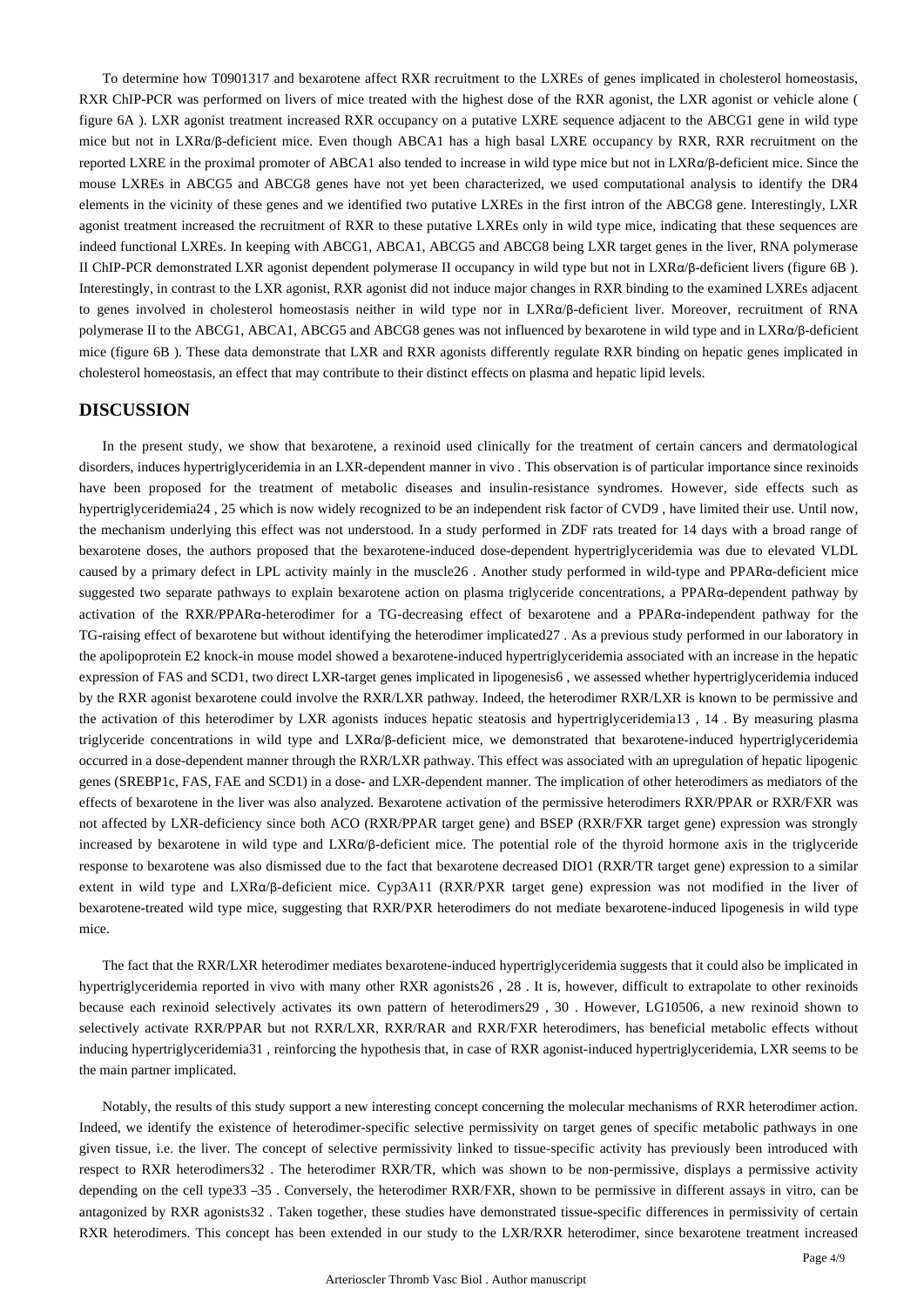ABCG5 and ABCG8 mRNA levels in an LXR-dependent manner in the jejunum, but not in the liver, suggesting the existence of distinct molecular mechanisms of LXR target gene regulation in the intestine vs the liver. Moreover, we show that, in liver, RXR heterodimers can also act with a selective permissivity on specific metabolic pathways. Indeed, similar to the LXR agonist T0901317, bexarotene increased the recruitment of RXR on the LXREs of specific LXR-target genes implicated in hepatic lipogenesis (SREBP1c, SCD1 and FAS), leading to their upregulation and hepatic accumulation of triglycerides. Thus, the RXR/LXR heterodimer is permissive for lipogenesis in the liver. By contrast, whereas the LXR agonist induces the recruitment of RXR on the LXREs of hepatic genes encoding proteins implicated in cholesterol homeostasis, leading to a strong increase of their expression in an LXR-dependent manner, the RXR agonist bexarotene only slightly increased the expression of these genes and did not influence liver and plasma cholesterol homeostasis, either in wild-type or in  $LXR \alpha/β$ -deficient mice. Taken together, these results demonstrate that the heterodimer  $RXR/LXR$  is non-permissive for cholesterol homeostasis in the liver. Thus, these data show that, in the same organ (ie the liver in our study), an RXR heterodimer (in this case RXR/LXR) may be permissive for target genes of specific metabolic pathways. These observations reinforce the concept that rexinoids can have molecule-, inter-tissue-and intra-tissue specific effects, which may find application in drug development by synthesizing RXR modulators with appropriate tissue and gene selective profiles for a potential clinical use.

In conclusion, this study shows that the molecular mechanism of bexarotene-induced hypertriglyceridemia is dependent on the RXR/LXR pathway and that in liver the in vivo permissive effect of bexarotene on the RXR/LXR heterodimer is restricted to specific lipogenic LXR-target genes but does not affect LXR-target genes implicated in cholesterol homeostasis. In addition, our study supports the notion of selective permissivity on target genes of specific metabolic pathways for the mode of action of RXR heterodimers.

# **MATERIALS AND METHODS**

#### **Animal experiments**

All experiments were performed with the approval of the Pasteur Institute review board, Lille France. Bexarotene was synthesized in the Laboratoire de Chimie Thérapeutique (Faculté des Sciences Pharmaceutiques, Université de Lille 2, France).

Female C57BL6 (13 weeks of age) wild type (n=28) or LXRα/β-deficient (n=28) mice 36, 37 obtained from Jan-Ake Gustafsson's laboratory were divided into four groups  $(n=7/$ group) and were treated with the RXR agonist bexarotene (suspended in 1%) carboxymethylcellulose at the doses of 30 or 100 mg/kg body weight (mpk)), the LXR agonist T0901317 (30 mpk) or vehicle alone by oral gavage once daily for 14 days. At the end of the treatment, blood was collected by retro-orbital venipuncture under isoflurane anesthesia after 4h of fasting (9am-1pm). Plasma was separated by centrifugation (15 min,  $4^{\circ}$ C, 4 000 rpm) and used within 3 days for biochemical analysis. Animals were weighed and sacrificed by cervical dislocation. Livers were removed immediately, frozen in nitrogen and stored at -80 °C for further analysis.

For expanded Material and Methods, please see supplemental information.

# **Ackowledgements:**

We thank Véronique Touche for excellent technical assistance.

# **Sources of funding**

This work was supported by grants from the Swedish Research Council and European FP6 STREP project X-TRA-NET (018882), the Foundation Coeur et Artères, the Danish Natural Science Research Council, Conseil Régional Nord-Pas de Calais and Fond Européen de Dé veloppement.

# **Footnotes:**

#### **Disclosure**

None

#### **References:**

- 1 . Boehm MF , Zhang L , Zhi L , McClurg MR , Berger E , Wagoner M , Mais DE , Suto CM , Davies JA , Heyman RA . Design and synthesis of potent retinoid X receptor selective ligands that induce apoptosis in leukemia cells . J Med Chem . 1995 ; 38 : 3146 - 3155
- 2 . Hamann LG . An efficient, stereospecific synthesis of the dimer-selective retinoid X receptor modulator (2E,4E,6Z)-7-[5,6,7,8- tetrahydro-5,5, 8,8-tetramethyl-2-(n-propyloxy)naphthalen-3-yl]-3-methyl octa-2,4, 6-trienoic acid . J Org Chem . 2000 ; 65 : 3233 - 3235
- 3 . Querfeld C , Nagelli LV , Rosen ST , Kuzel TM , Guitart J . Bexarotene in the treatment of cutaneous T-cell lymphoma . Expert Opin Pharmacother . 2006 ; 7 : 907 915
- 4 . Farol LT , Hymes KB . Bexarotene: a clinical review . Expert Rev Anticancer Ther . 2004 ; 4 : 180 188
- 5 . Pinaire JA , Reifel-Miller A . Therapeutic potential of retinoid x receptor modulators for the treatment of the metabolic syndrome . PPAR Res . 2007 ; 2007 : 94156 -
- 6 . Lalloyer F , Fievet C , Lestavel S , Torpier G , van der Veen J , Touche V , Bultel S , Yous S , Kuipers F , Paumelle R , Fruchart JC , Staels B , Tailleux A . The RXR agonist bexarotene improves cholesterol homeostasis and inhibits atherosclerosis progression in a mouse model of mixed dyslipidemia . Arterioscler Thromb Vasc Biol . 2006 ; 26 : 2731 - 2737
- 7 . Hurst RE . Bexarotene ligand pharmaceuticals . Curr Opin Investig Drugs . 2000 ; 1 : 514 523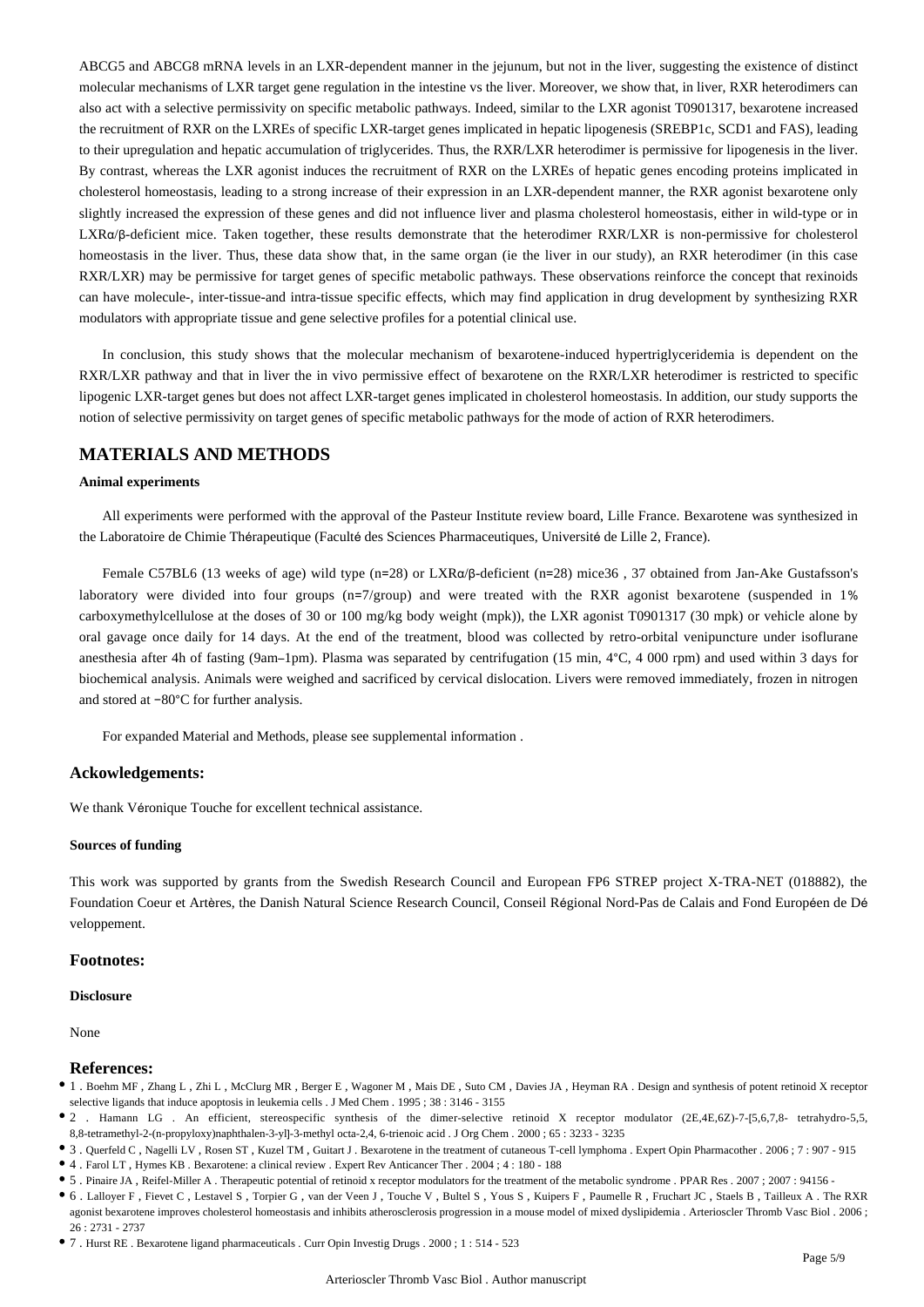- 8 . Staels B . Regulation of lipid and lipoprotein metabolism by retinoids . J Am Acad Dermatol . 2001 ; 45 : S158 167
- 9 . Austin MA . Plasma triglyceride as a risk factor for cardiovascular disease . Can J Cardiol . 1998 ; 14 : (Suppl B ) 14B 17B
- 10 . McBride PE . Triglycerides and risk for coronary heart disease . Jama . 2007 ; 298 : 336 338
- 11 . Lefebvre P, Chinetti G, Fruchart JC, Staels B. Sorting out the roles of PPAR alpha in energy metabolism and vascular homeostasis . J Clin Invest . 2006; 116: 571 -580
- 12 . Chiang JY . Bile acid regulation of gene expression: roles of nuclear hormone receptors . Endocr Rev . 2002 ; 23 : 443 463
- 13 . Schultz JR , Tu H , Luk A , Repa JJ , Medina JC , Li L , Schwendner S , Wang S , Thoolen M , Mangelsdorf DJ , Lustig KD , Shan B . Role of LXRs in control of lipogenesis . Genes Dev . 2000 ; 14 : 2831 - 2838
- 14 . Grefhorst A , Elzinga BM , Voshol PJ , Plosch T , Kok T , Bloks VW , van der Sluijs FH , Havekes LM , Romijn JA , Verkade HJ , Kuipers F . Stimulation of lipogenesis by pharmacological activation of the liver X receptor leads to production of large, triglyceride-rich very low density lipoprotein particles . J Biol Chem . 2002 ; 277 : 34182 - 34190
- 15 . Yoshikawa T , Shimano H , Amemiya-Kudo M , Yahagi N , Hasty AH , Matsuzaka T , Okazaki H , Tamura Y , Iizuka Y , Ohashi K , Osuga J , Harada K , Gotoda T , Kimura S, Ishibashi S, Yamada N. Identification of liver X receptor-retinoid X receptor as an activator of the sterol regulatory element-binding protein 1 c gene promoter. Mol Cell Biol . 2001 ; 21 : 2991 - 3000
- 16 . Repa JJ , Liang G , Ou J , Bashmakov Y , Lobaccaro JM , Shimomura I , Shan B , Brown MS , Goldstein JL , Mangelsdorf DJ . Regulation of mouse sterol regulatory element-binding protein-1c gene (SREBP-1c) by oxysterol receptors, LXRalpha and LXRbeta . Genes Dev . 2000 ; 14 : 2819 - 2830
- 17 . Cha JY , Repa JJ . The liver X receptor (LXR) and hepatic lipogenesis. The carbohydrate-response element-binding protein is a target gene of LXR . J Biol Chem . 2007 ; 282 : 743 - 751
- 18 . Janowski BA , Willy PJ , Devi TR , Falck JR , Mangelsdorf DJ . An oxysterol signalling pathway mediated by the nuclear receptor LXR alpha . Nature . 1996 ; 383 : 728 731
- 19 . Lehmann JM , Kliewer SA , Moore LB , Smith-Oliver TA , Oliver BB , Su JL , Sundseth SS , Winegar DA , Blanchard DE , Spencer TA , Willson TM . Activation of the nuclear receptor LXR by oxysterols defines a new hormone response pathway . J Biol Chem . 1997 ; 272 : 3137 - 3140
- 20 . Repa JJ , Berge KE , Pomajzl C , Richardson JA , Hobbs H , Mangelsdorf DJ . Regulation of ATP-binding cassette sterol transporters ABCG5 and ABCG8 by the liver X receptors alpha and beta . J Biol Chem . 2002 ; 277 : 18793 - 18800
- 21 . Nielsen R , Pedersen TA , Hagenbeek D , Moulos P , Siersbaek R , Megens E , Denissov S , Borgesen M , Francoijs KJ , Mandrup S , Stunnenberg HG . Genome-wide profiling of PPARgamma:RXR and RNA polymerase II occupancy reveals temporal activation of distinct metabolic pathways and changes in RXR dimer composition during adipogenesis . Genes Dev . 2008 ; 22 : 2953 - 2967
- 22 . Wang Y , Kurdi-Haidar B , Oram JF . LXR-mediated activation of macrophage stearoyl-CoA desaturase generates unsaturated fatty acids that destabilize ABCA1 . J Lipid Res . 2004 ; 45 : 972 - 980
- 23 . Yu L , York J , von Bergmann K , Lutjohann D , Cohen JC , Hobbs HH . Stimulation of cholesterol excretion by the liver X receptor agonist requires ATP-binding cassette transporters G5 and G8 . J Biol Chem . 2003 ; 278 : 15565 - 15570
- 24 . Miller VA , Benedetti FM , Rigas JR , Verret AL , Pfister DG , Straus D , Kris MG , Crisp M , Heyman R , Loewen GR , Truglia JA , Warrell RP Jr . Initial clinical trial of a selective retinoid X receptor ligand, LGD1069 . J Clin Oncol . 1997 ; 15 : 790 - 795
- 25 . Rizvi NA , Marshall JL , Dahut W , Ness E , Truglia JA , Loewen G , Gill GM , Ulm EH , Geiser R , Jaunakais D , Hawkins MJ . A Phase I study of LGD1069 in adults with advanced cancer . Clin Cancer Res . 1999 ; 5 : 1658 - 1664
- 26 . Davies PJ , Berry SA , Shipley GL , Eckel RH , Hennuyer N , Crombie DL , Ogilvie KM , Peinado-Onsurbe J , Fievet C , Leibowitz MD , Heyman RA , Auwerx J . Metabolic effects of rexinoids: tissue-specific regulation of lipoprotein lipase activity . Mol Pharmacol . 2001 ; 59 : 170 - 176
- 27 . Ouamrane L , Larrieu G , Gauthier B , Pineau T . RXR activators molecular signalling: involvement of a PPAR alpha-dependent pathway in the liver and kidney, evidence for an alternative pathway in the heart . Br J Pharmacol . 2003 ; 138 : 845 - 854
- 28 . Claudel T , Leibowitz MD , Fievet C , Tailleux A , Wagner B , Repa JJ , Torpier G , Lobaccaro JM , Paterniti JR , Mangelsdorf DJ , Heyman RA , Auwerx J . Reduction of atherosclerosis in apolipoprotein E knockout mice by activation of the retinoid X receptor . Proc Natl Acad Sci U S A . 2001 ; 98 : 2610 - 2615
- 29 . Lala DS , Mukherjee R , Schulman IG , Koch SS , Dardashti LJ , Nadzan AM , Croston GE , Evans RM , Heyman RA . Activation of specific RXR heterodimers by an antagonist of RXR homodimers . Nature . 1996 ; 383 : 450 - 453
- 30 . Cesario RM , Klausing K , Razzaghi H , Crombie D , Rungta D , Heyman RA , Lala DS . The rexinoid LG100754 is a novel RXR:PPARgamma agonist and decreases glucose levels in vivo . Mol Endocrinol . 2001 ; 15 : 1360 - 1369
- $\bullet$  31 . Leibowitz MD, Ardecky RJ, Boehm MF, Broderick CL, Carfagna MA, Crombie DL, D'Arrigo J, Etgen GJ, Faul MM, Grese TA, Havel H, Hein NI, Heyman RA, Jolley D , Klausing K , Liu S , Mais DE , Mapes CM , Marschke KB , Michellys PY , Montrose-Rafizadeh C , Ogilvie KM , Pascual B , Rungta D , Tyhonas JS , Urcan MS , Wardlow M , Yumibe N , Reifel-Miller A . Biological characterization of a heterodimer-selective retinoid X receptor modulator: potential benefits for the treatment of type 2 diabetes . Endocrinology . 2006 ; 147 : 1044 - 1053
- 32 . Kassam A , Miao B , Young PR , Mukherjee R . Retinoid X receptor (RXR) agonist-induced antagonism of farnesoid X receptor (FXR) activity due to absence of coactivator recruitment and decreased DNA binding . J Biol Chem . 2003 ; 278 : 10028 - 10032
- 33 . Li D , Li T , Wang F , Tian H , Samuels HH . Functional evidence for retinoid X receptor (RXR) as a nonsilent partner in the thyroid hormone receptor/RXR heterodimer . Mol Cell Biol . 2002 ; 22 : 5782 - 5792
- 34 . Li D , Yamada T , Wang F , Vulin AI , Samuels HH . Novel roles of retinoid X receptor (RXR) and RXR ligand in dynamically modulating the activity of the thyroid hormone receptor/RXR heterodimer . J Biol Chem . 2004 ; 279 : 7427 - 7437
- 35 . Castillo AI , Sanchez-Martinez R , Moreno JL , Martinez-Iglesias OA , Palacios D , Aranda A . A permissive retinoid X receptor/thyroid hormone receptor heterodimer allows stimulation of prolactin gene transcription by thyroid hormone and 9-cis-retinoic acid . Mol Cell Biol . 2004 ; 24 : 502 - 513
- 36 . Alberti S , Schuster G , Parini P , Feltkamp D , Diczfalusy U , Rudling M , Angelin B , Bjorkhem I , Pettersson S , Gustafsson JA . Hepatic cholesterol metabolism and resistance to dietary cholesterol in LXRbeta-deficient mice . J Clin Invest . 2001 ; 107 : 565 - 573
- 37 . Schuster GU , Parini P , Wang L , Alberti S , Steffensen KR , Hansson GK , Angelin B , Gustafsson JA . Accumulation of foam cells in liver X receptor-deficient mice . Circulation . 2002 ; 106 : 1147 - 1153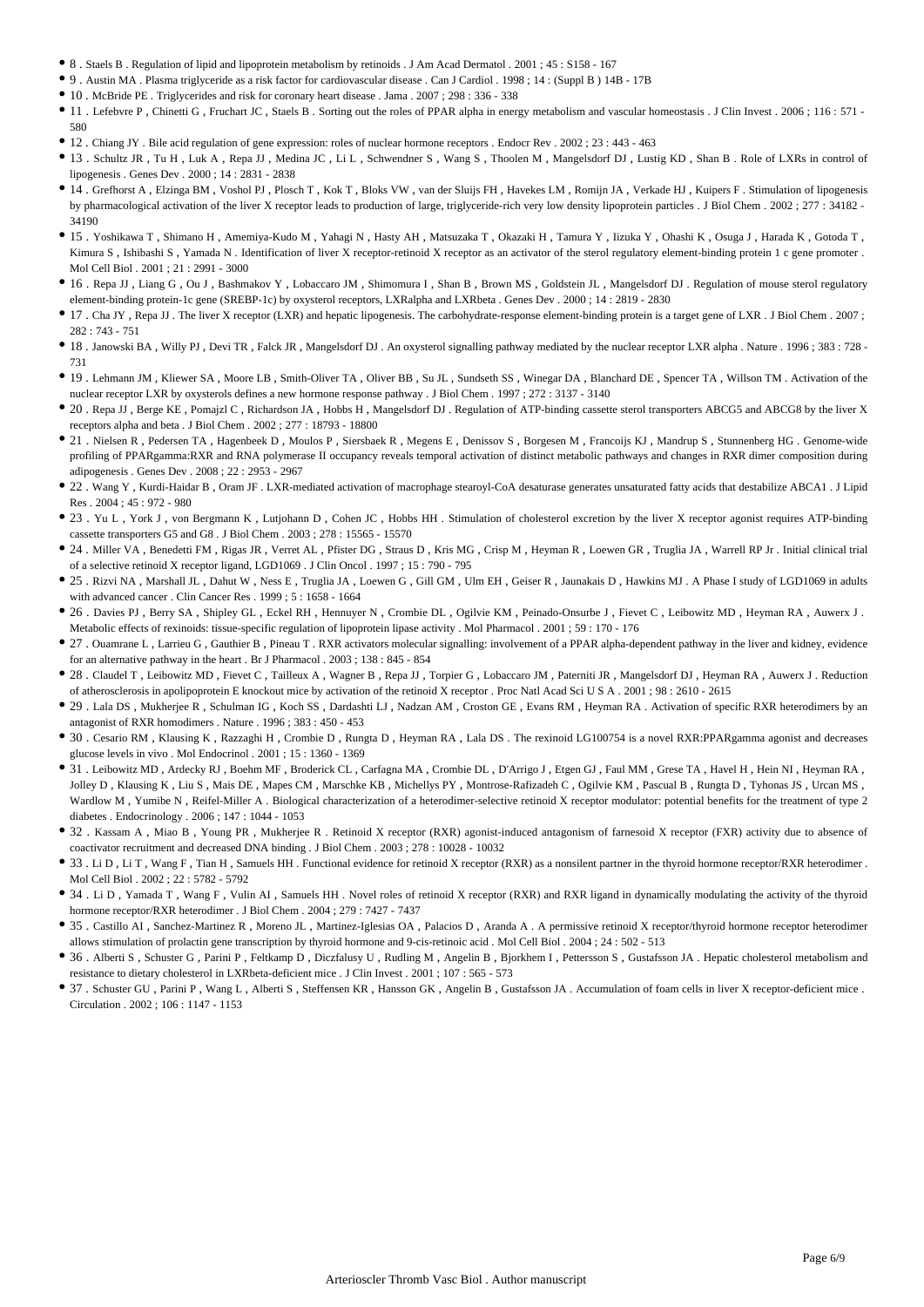# **Figure 1**

RXR or LXR agonist treatment increases plasma and hepatic triglyceride levels in vivo in an LXRα/β-dependent manner

Plasma (A) and hepatic (B) triglyceride concentrations were measured in LXR $\alpha$ / $\beta$ -deficient mice ( $\alpha$ ) and wild type mice ( $\blacksquare$ ) gavaged with the RXR agonist (bexarotene, 30 and 100 mpk), the LXR agonist (T0901317, 30 mpk) or vehicle alone for 14 days (N=7/group). \*\* p<0.01, \*\*\* p<0.001 versus wild type mice treated with vehicle;  $\frac{1}{2}p<0.05$ ,  $\frac{1}{2}p<0.01$  versus LXR $\alpha/\beta$ -deficient mice treated with vehicle.



# **Figure 2**

RXR or LXR agonist treatment induces hepatic lipogenic gene expression in mice in vivo in an LXRα/β-dependent manner Hepatic mRNA levels of SREBP1c, SCD1 and FAS were measured in LXRα/β-deficient mice  $(□$ ) and wild type mice  $(□$ ) gavaged with the RXR agonist (bexarotene, 30 and 100 mpk), the LXR agonist (T0901317, 30 mpk) or vehicle alone for 14 days (N=7/group). Data normalized to 28S mRNA are expressed as a percentage of the wild type mice group treated with vehicle alone, to which an arbitrary value of 100 was



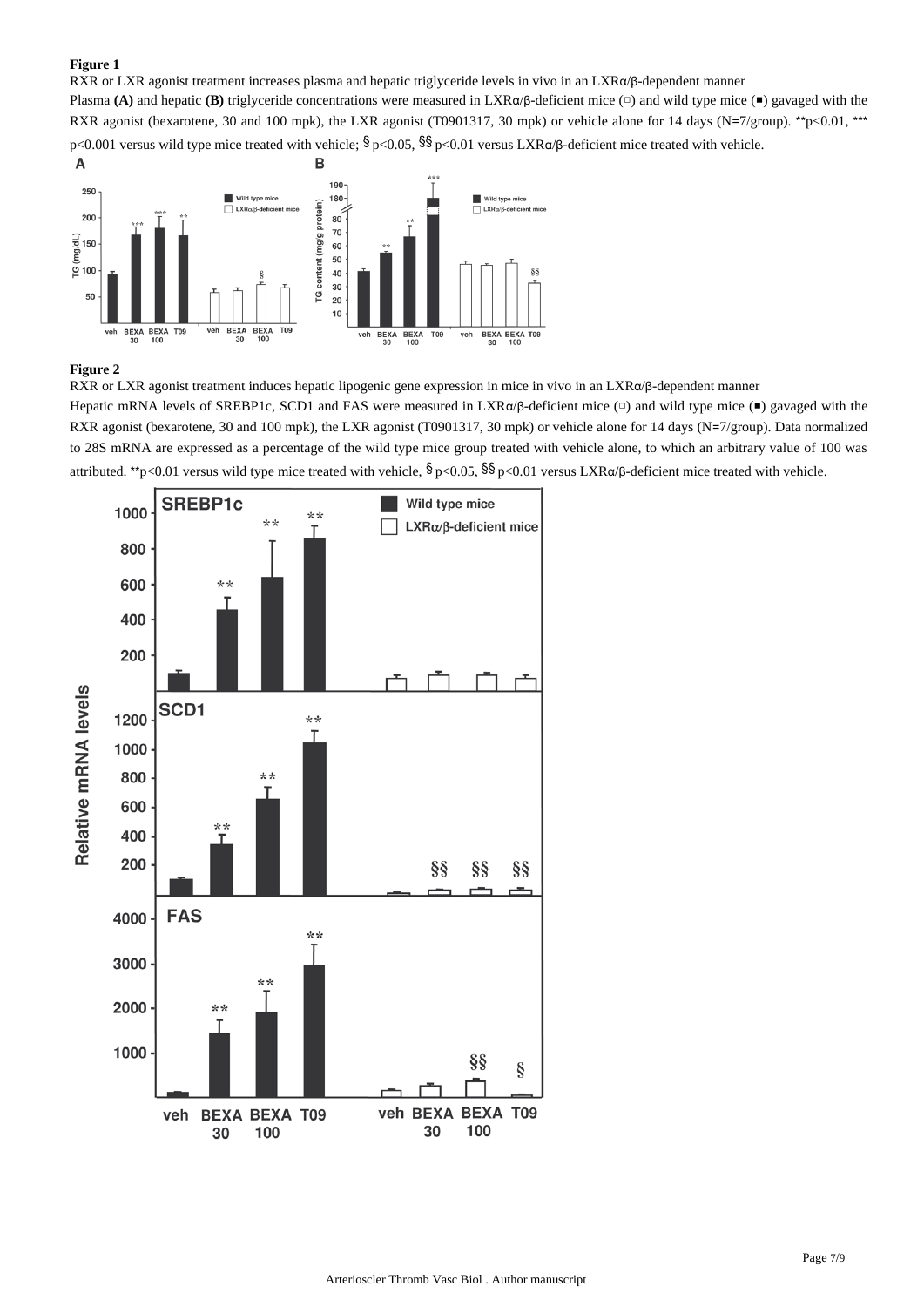# **Figure 3**

# RXR or LXR agonist treatment increases RXR recruitment to the LXREs of lipogenic genes in vivo

ChIP assays were performed using antibodies against RXR (A) or RNA polymerase II (B) on livers of LXRα/β-deficient mice and wild type mice treated with vehicle alone, bexarotene (100 mpk) or T0901317 (30 mpk). Recovery was determined by real-time PCR using primers positioned at the LXRE of SREBP1c, FAS and SCD1 (A) or primers located in the body of the gene (B) . β-globin was used as a control. \* p<0.05, \*\*p<0.01, \*\*\*p<0.001 versus wild type mice treated with vehicle,  $\frac{1}{2}$  p<0.05,  $\frac{1}{2}$  p<0.01,  $\frac{1}{2}$  p<0.001 versus LXR $\alpha/\beta$ -deficient mice treated with vehicle.



# **Figure 4**

LXR, but not RXR agonist treatment increases plasma cholesterol levels in vivo

TC (A), HDL-C (B) and non-HDL-C (C) were measured in LXRα/β-deficient mice (□) and wild type mice (■) gavaged, as indicated, with the RXR agonist (bexarotene, 30 and 100 mpk), the LXR agonist (T0901317, 30 mpk) or vehicle alone for 14 days (N=7/group). \*\* p<0.01, \*\*\* p<0.001 versus wild type mice treated with vehicle.